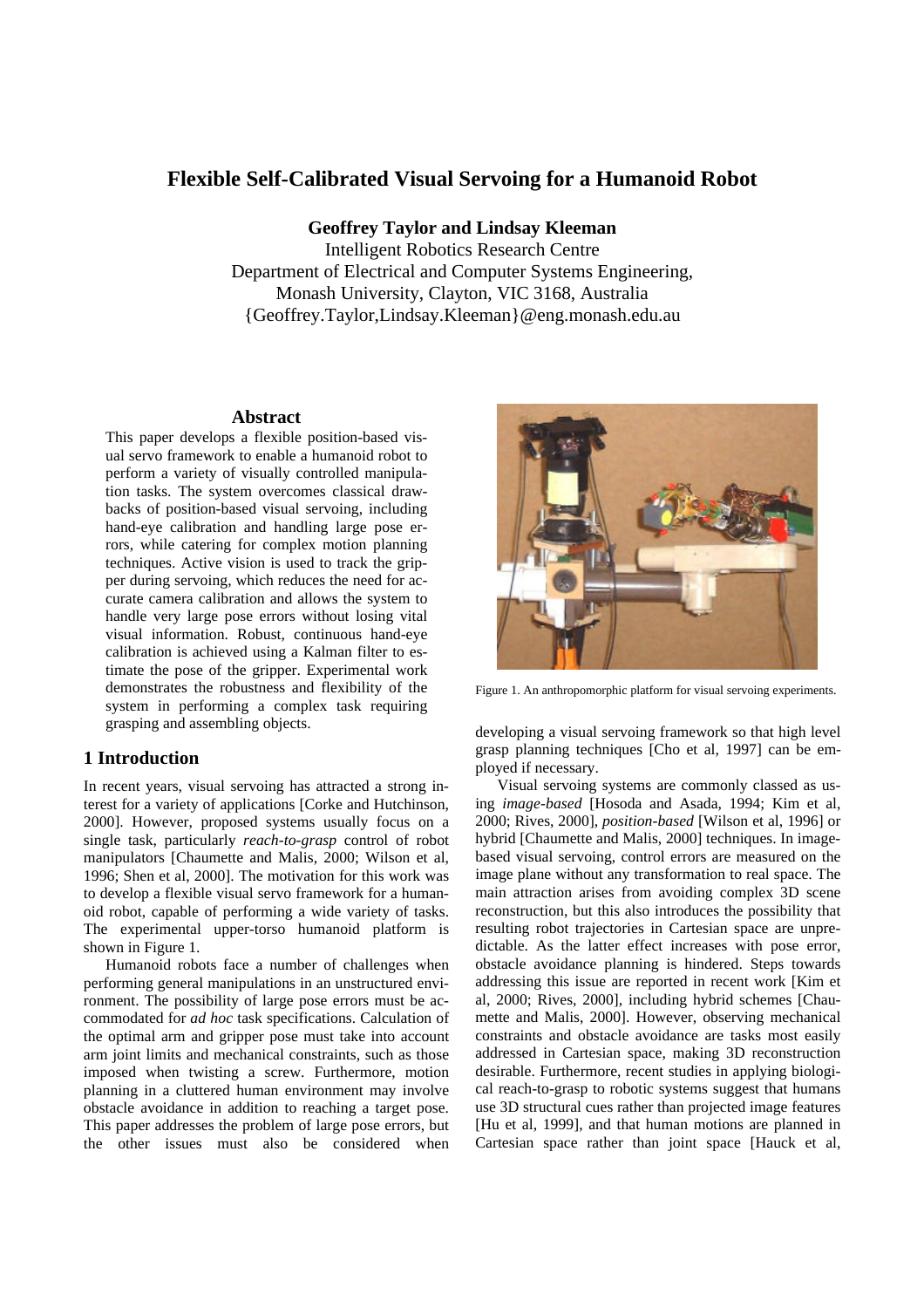1999]. Both properties are characteristic of position-based visual servoing, in which control errors are formed in a visually reconstructed Cartesian space. In this work, position-based servoing is adopted as a more flexible framework for addressing various planning and control issues encountered in humanoid manipulation tasks.

Position-based visual servoing is attributed with the following shortcomings: the accuracy of 3D scene reconstruction relies on camera calibration, servoing accuracy depends on calibration of the *hand-eye* transform between camera and robot frames, and objects may leave the field of view during servoing since motions are not planned on the image plane. In this work, the first two issues are addressed using active vision to track objects while servoing. Keeping image features near the centre of the image plane where non-linear effects (such as radial distortion) and sensitivity to projected depth are lowest reduces the reliance on camera calibration. Also, very large pose errors are accommodated without losing vital image features, using a robust strategy of tracking the gripper as it moves and measuring other objects when visible.

Various approaches to hand-eye calibration have been proposed, including the use of custom 3D calibration targets and on-line estimation. A calibration procedure using a custom target [Tsai and Lenz, 1989] is clearly not feasible in a humanoid system, which must provide continuous operation and therefore self-calibration. However, reported on-line calibration techniques based on optimization [Shen et al, 2000; Heikkela et al, 2000] require an initial estimate of the hand-eye transform. This paper describes model-based on-line calibration using a Kalman filter to estimate the pose of the gripper, which acts as a permanent calibration target. The technique is shown to provides continuous, robust calibration, without requiring an initial estimate. Other work [Wilson et al, 1996] has applied Kalman filtering to pose estimation in positionbased visual servoing, but not in the context of hand-eye calibration.

Section 2 describes the overall architecture of the proposed position-based visual servoing system, and the various components in detail. In Section 3, image processing implementation issues are discussed, followed in Section 4 by a description of the real experiments performed using the platform shown in Figure 1. Section 5 draws conclusions and indicates future work.

### **2 System Overview**

The system described in this work has been implemented experimentally on the upper-torso humanoid robot shown in Figure 1. Hardware consists of two Puma 260 arms with 1-DOF Otto Bock prosthetic hands, and off-the-shelf PAL cameras on a Biclops robotic head. Components are mounted anthropomorphically and are approximately to human scale. All processing is performed on a 450 MHz Pentium II desktop PC, running Linux.

Figure 2 illustrates the basic arrangement of coordinate frames relevant to visual servoing. Image features are measured on the stereo image planes  $I_l$  and  $I_R$  for reconstructing the Cartesian position of point targets *p* in the



Figure 2. Coordinate frames.

camera frame *C*. Active vision allows *C* to pan and tilt by angles *a* and *b* with respect to a base frame *B*, so targets can be tracked and constrained within image boundaries. The gripper is described by frame *G*, and the basic task of visual servoing is to control the manipulator so *G* has some relative pose (position and orientation) to *p*.

Let  $\mathbf{r}^R = [d^R, \mathbf{s}^R]^T$  represent the pose of the gripper with respect to the robot base frame  $\overline{R}$ , where position  $\overline{d}^R$  $=[X, Y, Z]^T$  describes translations along respective axes, and orientation  $\mathbf{s}^R = [\mathbf{f}, \mathbf{q}, \mathbf{y}]^T$  describes *roll*, *pitch* and *yaw Euler angles*, and let *j* be the manipulator joint angles. For velocity control, the *Jacobian* matrix *J*(*j*) relates joint and pose velocities:

$$
\dot{\mathbf{r}}^R = \mathbf{J}(\mathbf{j}|\mathbf{j} \tag{1}
$$

In classical position-based visual servoing, control signals  $\dot{\mathbf{r}}^c$  are calculated in the camera frame and the resulting joint velocities are found using:

$$
\dot{\boldsymbol{r}}^C = \boldsymbol{H}_R^C \boldsymbol{J} (\boldsymbol{j} ) \boldsymbol{j} \tag{2}
$$

where  $H_R^C$  is the homogeneous transform from *R* to *C*, determined by *hand-eye* calibration. However, by calculating control signals  $\dot{\mathbf{r}}^G$  in the gripper frame, manipulator joint velocities can be obtained using:

$$
\dot{\boldsymbol{r}}^G = \boldsymbol{H}_C^G \dot{\boldsymbol{r}}^C = [\boldsymbol{H}_G^R(\boldsymbol{j})]^{-1} \boldsymbol{J}(\boldsymbol{j}) \boldsymbol{j}
$$
(3)

where  $H_G^R(\mathbf{j})$  is the forward kinematic matrix for the manipulator. The right hand side of (3) is now completely specified by joint angles and known kinematics. Hand-eye calibration reduces to measuring  $H_c^G$ , equivalent to the pose of the gripper in the camera frame. In essence, the gripper acts as a calibration target. Later sections develop a model-based framework for continuous estimation of the gripper pose and calculation of control errors.

#### **2.1 Active Vision**

Active vision allows the cameras to scan the workspace for a particular target and then track its motion. Thus, an initial estimate of the target location is not required, and losing sight of features during servoing is less likely to occur. Furthermore, active tracking allows features to be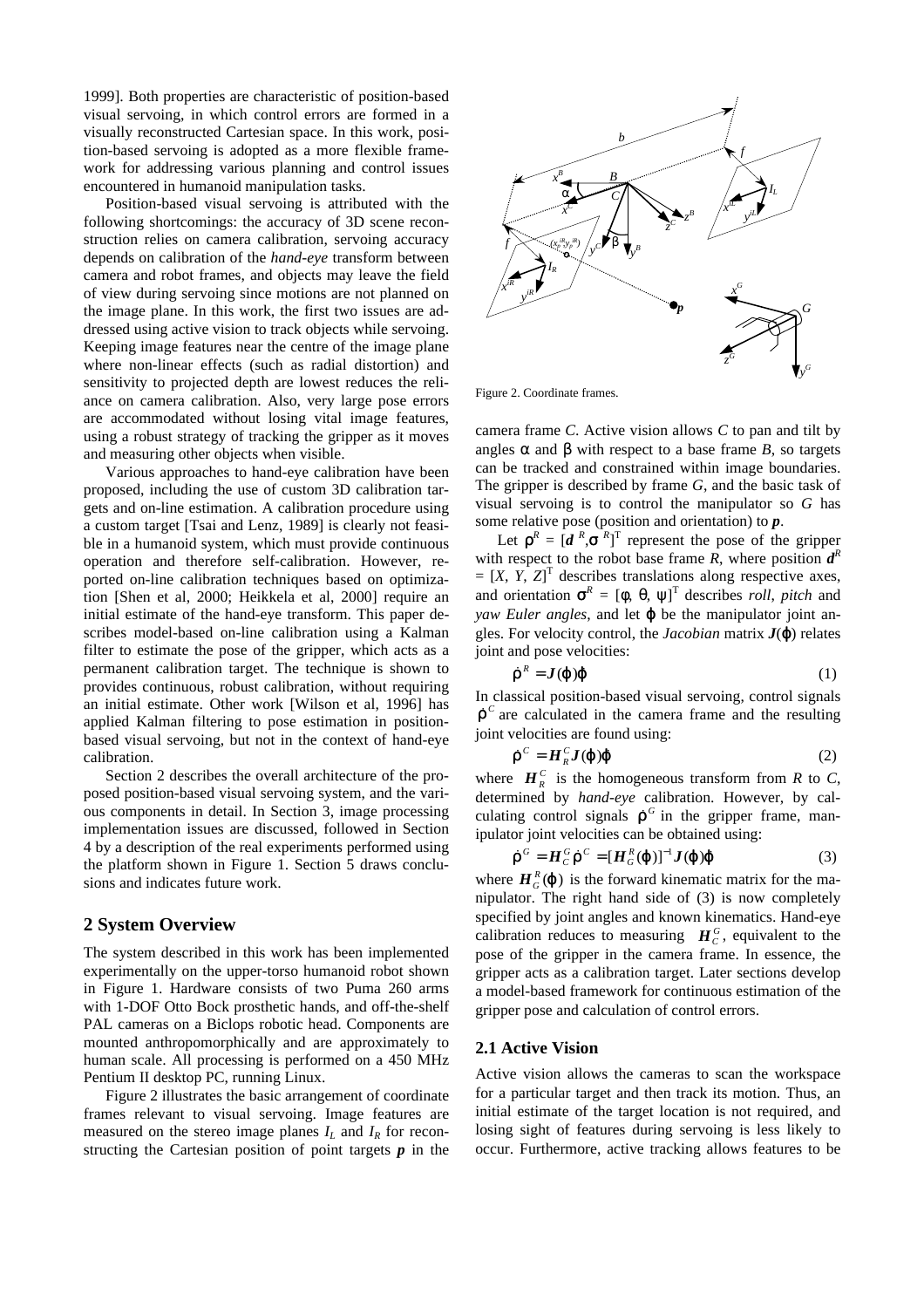driven to the centre of the image plane where calibration errors have least effect. This allows us to use a simple, linear camera model for stereo localization. Large pose errors are also accommodated; if the gripper and target are not simultaneously observable, a *look-then-move* strategy is adopted. In this case, the target is first measured, and the stored location is used to generate control errors while tracking and measuring only the gripper. Target measurements are dynamically resumed when the target again becomes visible.

The pan/tilt axes are driven using proportional velocity control. Consider tracking *p* in Figure 2; let  $(x_p^{iR}, y_p^{iR})$  and  $(x_p^{iL}, y_p^{iL})$  be the coordinates of *p* in the right and left image planes. Noting that the *x* and *y* axis of  $I_L$ ,  $I_R$ and *C* are parallel, pan and tilt angular velocities,  $\dot{a}$  and  $\vec{b}$ , are set proportional to the average position of  $\vec{p}$ :

$$
\dot{\mathbf{a}} = -\frac{1}{2}k_{\mathbf{a}}(x_{p}^{iL} + x_{p}^{iR})
$$
\n
$$
\dot{\mathbf{b}} = -\frac{1}{2}k_{\mathbf{b}}(y_{p}^{iL} + y_{p}^{iR})
$$
\n(4)

where  $k_a$  and  $k_b$  are appropriately selected constants. This drives the average position of *p* to the centre of the image.

### **2.2 Feature Localization**

In this system, stereo reconstruction is used to recover the 3D position of point targets. As shown in Figure 2, the cameras are separated by baseline *b*, with parallel optical axes. Let  $p^C = (x_n^C, y_n^C, z_n^C)$  be the position of a point target in the camera frame, and let  $(x_n^{\mu}, y_n^{\mu}), (x_n^{\mu}, y_n^{\mu})$  be the measured image coordinates of  $p^C$ , as before. From the pin-hole camera model with focal length *f*, we have:  $p^{C} = (x_{p}^{C}, y_{p}^{C}, z_{p}^{C})$  $(x_p^{iL}, y_p^{iL}), (x_p^{iR}, y_p^{iR})$ 

$$
x_p^{iL} = \frac{f \cdot (x_p^C + \frac{b}{2})}{z_p^C}, \ x_p^{iR} = \frac{f \cdot (x_p^C - \frac{b}{2})}{z_p^C}
$$
 (5)

$$
y_p^{iL} = y_p^{iR} = \frac{f \cdot y_p^C}{z_p^C} \tag{6}
$$

Measurement of  $y_p^i$  and  $y_p^i$  are likely to produce different values due to camera misalignment. To yield a unique solution, we calculate the average coordinate  $y_p^i$  as:

$$
y_p^i = \frac{1}{2} (y_p^{iL} + y_p^{iR}) = \frac{f \cdot y_p^C}{z_p^C}
$$
 (7)

It is straightforward to show that the location of  $p^C$  can be recovered from (5) and (7) as:

$$
\boldsymbol{p}^C = \left( \frac{b(x_p^{\mu} + x_p^{\mu})}{2(x_p^{\mu} - x_p^{\mu})}, \frac{b(y_p^{\mu} + y_p^{\mu})}{2(x_p^{\mu} - x_p^{\mu})}, \frac{bf}{x_p^{\mu} - x_p^{\mu}} \right)
$$
(8)

If we could ensure that the target and the gripper are always simultaneously observable, (8) provides sufficient information for position-based servoing. For large pose errors, however, the look-then-move strategy described earlier must be employed. Unfortunately, positions measured with disparate camera poses cannot be directly compared in the camera frame. The solution used here is to transform measurements from  $p^C$  in camera frame to  $p^B$  in a stationary base frame *B*. The homogeneous transform  $H_c^B$  is parameterized by *a* and *b*, the pan and tilt angles of the active vision head:

$$
\mathbf{P}^{B} = \mathbf{H}_{C}^{B} \mathbf{p}^{C}
$$
\n
$$
\mathbf{H}_{C}^{B} = \mathbf{H}_{C}^{B}(\mathbf{a}, \mathbf{b}) = \begin{bmatrix} C_{a} & S_{a} S_{b} & S_{a} C_{b} & 0 \\ 0 & C_{b} & -S_{b} & 0 \\ -S_{a} & C_{a} S_{b} & C_{a} C_{b} & 0 \\ 0 & 0 & 0 & 1 \end{bmatrix} \tag{9}
$$

where  $S_x = sin(x)$ ,  $C_x = cos(x)$ .

# **2.3 Model-based Gripper Pose Estimation using an Extended Kalman Filter**

The pose of the gripper with respect to the base frame is described by the homogeneous transform matrix  $H_G^B$ , parameterized by the six spatial degree of freedom:

$$
H_G^B = H_G^B(\mathbf{r}) = H_G^B(X, Y, Z, f, q, y)
$$
  
= 
$$
\begin{bmatrix} C_q C_y & S_f S_q C_y - C_q S_y & C_f S_q C_y + S_f S_y & X \\ C_q S_y & S_f S_q S_y + C_q C_y & C_f S_q S_y - S_f C_y & Y \\ -S_q & S_f C_q & C_f C_q & Z \\ 0 & 0 & 0 & 1 \end{bmatrix} (10)
$$

The gripper pose is estimated by matching a model of the gripper to observed images. The model is specified by a set of  $n_g$  point features  $g_i^G$ ,  $i=1,2,...n_g$ , in the gripper frame. Importantly, the matching process must handle the possibility that one or more model features are unobservable due to occlusion (by the hand or otherwise). Figure 3 shows the model currently used, with  $n<sub>g</sub>=7$ . The model includes the grasp width *e* as a single degree of freedom, which can be read from the gripper encoder.

Kalman filtering provides an optimal framework for matching the gripper model to observed features in the presence of occlusions. The Kalman filter is a well established technique for estimating the state of a known linear system from noisy measurements. If the noise is normally distributed (a reasonable assumption in this case), the state estimate is optimal with respect to error variance. The *extended* Kalman filter applies when measurements are non-linearly related to the system state, which is the case here. A detailed development of Kalman filter theory, and relevant equations, may be found in [Shalom and Li, 1993].

Assuming the motion of the gripper to be smooth, a constant velocity dynamic model is used to describe system dynamics. Thus, the state vector  $x_k$  at time  $t_k$  is composed of each degree of freedom and its first derivative:

$$
\boldsymbol{x}_{k} = [\boldsymbol{r}_{k}, \dot{\boldsymbol{r}}_{k}]^{T} \tag{11}
$$

and the state dynamic equations are of the form:

$$
\mathbf{r}_{k} = \mathbf{r}_{k-1} + \mathbf{D}t_{k} \cdot \dot{\mathbf{r}}_{k-1} \n\dot{\mathbf{r}}_{k} = \dot{\mathbf{r}}_{k-1}
$$
\n(12)

were  $\mathbf{D}t_k = (t_k - t_{k-1})$  is the inter-sample period. The state error covariance matrix *Q*, which compensates for unmodeled dynamics, is a diagonal matrix (assuming independent pose parameters), with elements fixed to a constant estimate of the variance of random system dynamics.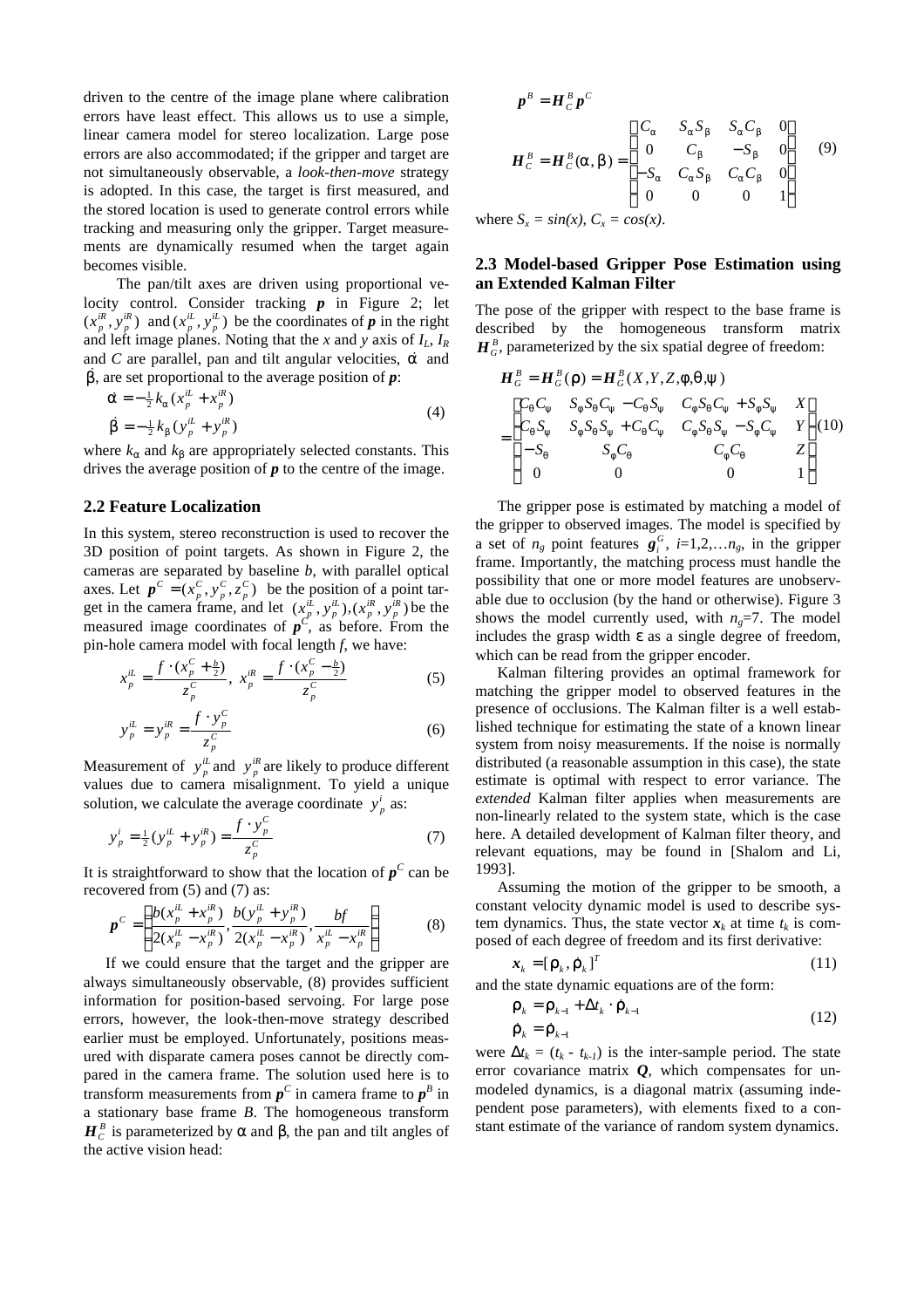

Figure 3. Articulated hand model.

The measurement vector  $m_k$  contains the measured position  $\int_{-k}^{B}$  of each model point  $g_i^B$  in *B*, using (8) and (9):

$$
\boldsymbol{m}_{k} = [\hat{\boldsymbol{g}}_{i,k}^{B}]^{T}, \quad i = 1, 2, \dots n_{g}
$$
 (13)

The measurement error covariance matrix  $\mathbf{R}_k$  is a diagonal matrix with elements set to an estimate of the position measurement error variance. If the position of any model point is not measurable due to occlusion, the corresponding measurement error in  $\mathbf{R}_k$  is set to a high value, which effectively removes that point from the state estimate.

The final element of the extended Kalman filter is the measurement function  $M(x_k)$  which relates the state vector to the measurement vector. In this case,  $M(x_k)$  transforms the model points  $g^G$  from the gripper frame to the base frame according to the estimated pose at  $t_k$  and (10):

$$
\mathbf{m}_{k} = \mathbf{M}(\mathbf{x}_{k})
$$
  
= 
$$
[\mathbf{H}_{G}^{B}(\mathbf{r})\mathbf{g}_{i}^{G}]^{\mathrm{T}}, i = 1, 2, ..., n_{g}
$$
 (14)

During servoing, the state vector  $x_0$  is first initialized by setting translation parameters to the measured location of any gripper point, with remaining elements set to zero. For the  $k^{\text{th}}$  captured frame, visible gripper features are measured in the base frame and passed to the filter as a new measurement vector  $m_k$  and error covariance matrix *Rk* . The Kalman filter equations are used to update the state vector  $x_k$  and a new pose estimate  $r_k$  is recovered.

#### **2.4 Visual Servo Control Law**

The desired pose of the gripper for a particular manipulation is task-specific; to grasp an object using a *precision grip*, the object must be positioned between the tips of the thumb and forefinger, while mating a grasped object to another object requires positioning the gripper so the objects meet. Once the desired pose of the gripper has been determined, the position and orientation are controlled independently. Considering position first, let  $p^G$  and  $r^G$  be the current and desired target position of some point in the gripper frame. Using (9) and (10), the gripper position error *Dd* is:

$$
Dd = p^{G} - r^{G} = (H_{G}^{B})^{-1} H_{C}^{B} p^{C} - r^{G}
$$
 (15)

Now, let  $s^B$  and  $d^B$  represent Euler angles describing the current and desired gripper orientation in the base frame. Note that the desired orientation may be specified in any frame (such as a frame attached to an object); *B* is used here for convenience. The orientation error in the gripper frame is calculated by determining the angle of rotation *g* about an axis  $\mathbf{u}^G$  that rotates the gripper to the desired pose. Rotations represented in this way are most

efficiently manipulated using *quaternions*, as described in [Taylor, 1982]. The relationship between quaternion *q* and (*g*, *u*) is:

$$
\boldsymbol{q} = (s, \boldsymbol{v}) = \left(\cos\frac{\boldsymbol{g}}{2}, \boldsymbol{u}\sin\frac{\boldsymbol{g}}{2}\right) \tag{16}
$$

A quaternion can also be constructed from Euler angles:

$$
q = (C_f C_q C_y + S_f S_q S_y, S_f C_q C_y - C_f S_q S_y, C_f S_q C_y + S_f C_q S_y, C_f C_q S_y - S_f S_q C_y)
$$
 (17)

where  $S_x = \sin(x)$ ,  $C_x = \cos(x)$ . Using (17), let <sup>*B*</sup> and  $q_d^B$ be the quaternion equivalent of  $s^{\beta}$  and  $d^{\beta}$ . These rotations are concatenated by complex multiplication to give the desired orientation relative to the current gripper pose  $q_d^s$ :  $q_d^s = (q_s^B)^{-1} q_d^B$ 

$$
= (s_s s_d - (-\nu_s) \cdot \nu_d, s_s \nu_d + s_d (-\nu_s) + (-\nu_s) \times \nu_d)
$$
 (18)

Finally, the inverse of (16) is applied to  $q_d^s$  to calculate  $(g, u^G)$ , the error angle and axis of rotation between current and desired gripper orientations, expressed in the gripper frame. The control error *Ds* is calculated as:

$$
Ds = gu^G \tag{19}
$$

The current implementation uses proportional velocity control to drive the gripper to a target pose, but other control laws are easily accommodated. The control signal in (3) is calculated as  $\dot{\mathbf{r}}^G = (c_1 \mathbf{D} \mathbf{d}, c_2 \mathbf{D} \mathbf{s})$ , for constants  $c_I$  and *c2*, and passed to the PUMA controller which determines joint velocities and provides motion control.

#### **3 Implementation and Image Processing**

As described earlier, all processing is performed on a desktop PC. Frame-rate vision (25Hz PAL) is achieved by restricting images to 320×240 pixels with 16-bit colour. Coloured point features on target objects and the gripper and extracted using predefined filters implemented as lookup tables. Conventional binary image processing and sub-pixel centroid calculations are used to locate features. Performance is improved by restricting processing to *windows of interest*, generated by projecting estimated point feature locations onto the image planes using (5) and (6). Additionally, the Pentium MMX architecture is exploited where possible to perform parallel pixel processing. Combining these techniques, the system measures image features and generates control commands at video frame-rate.

The point features  $g_i$  on the gripper are implemented as individually controlled red LEDs. During initial pose estimation, each LED is flashed and measured in sequence. This allows the gripper model points to be associated unambiguously with measured features, but requires greater than  $n_g$  frames to capture all LEDs. After Kalman filter initialization, the LEDs are activated and measured simultaneously, providing a new pose estimate every frame. The association problem is solved by projecting the estimated gripper pose onto the image planes (using (5) and (6)), and associating the projected points with measured features using robust pattern matching. Unmatched model points are assumed to be occluded by the gripper.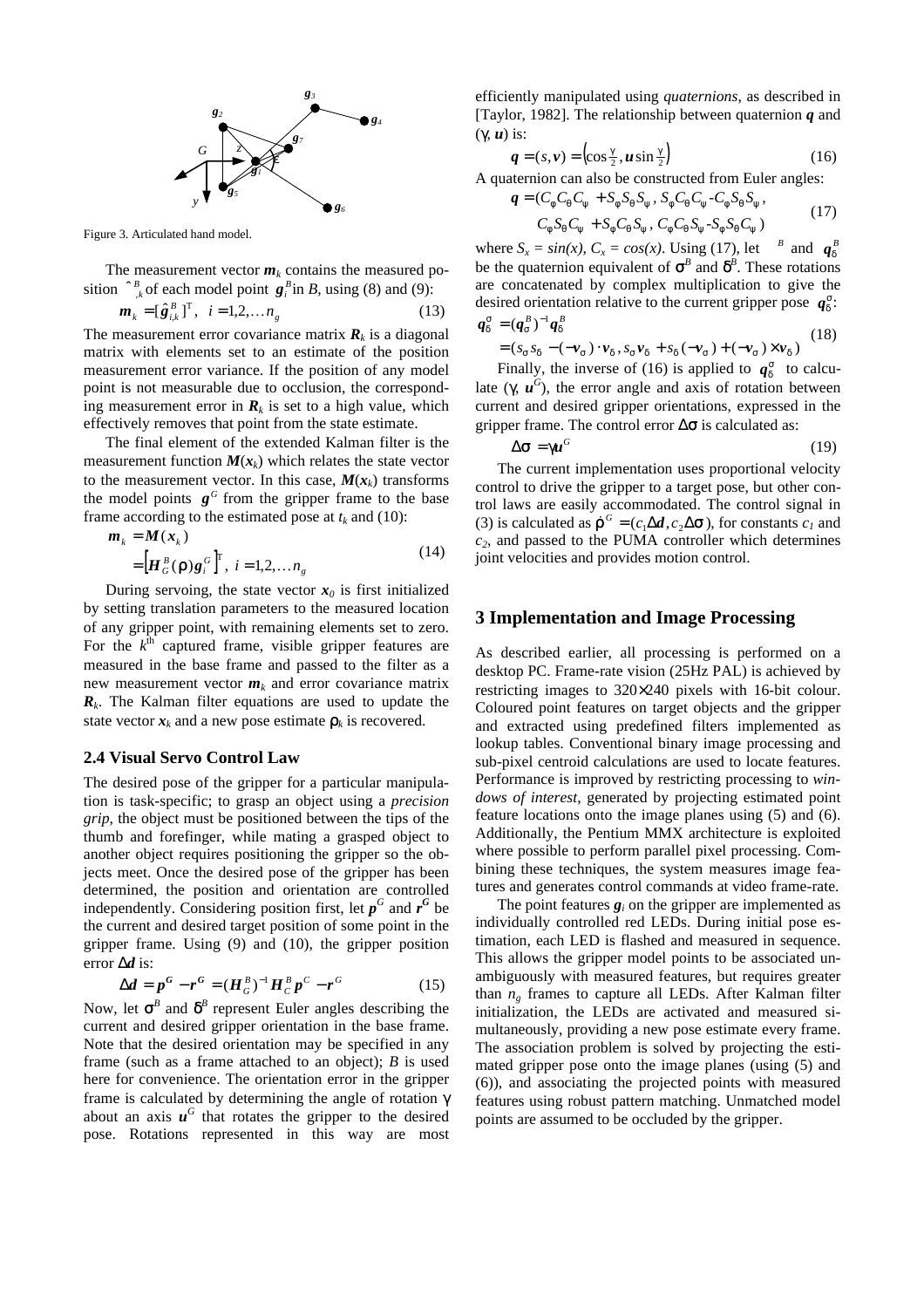# **4 Experimental Results**

Real experiments were performed on the humanoid robot to demonstrate the robustness and flexibility of the proposed system. Since gripper pose estimation is central to the visual servoing approach developed here, the first experiment was designed to demonstrate the accuracy and robustness of model-based pose estimation to track large changes in pose. The gripper was manually positioned with the *z* axis aligned to the *x* axis of the base frame and driven in a screw trajectory, ie. translated along the gripper *z*-axis at about 45 mm/s, and rotated around the same axis at about 0.35 rad/s. Such a trajectory caused each model point on the gripper to suffer occlusion at some time. With active vision used to track the gripper, the Kalman filter produced pose estimates over a 7 s period.

Figure 4 shows the a stereo view from the robot during the tracking sequence, with a wire-frame overlay of the estimated gripper pose. Figure 5 shows the pose parameters estimated in the base frame, with a linear ramp in one translational and one rotational degree of freedom as expected for a screw trajectory. While it was not possible to make absolute pose measurements, a least-squares linear fit to the ramping components provides a quantitative approximation of tracking accuracy. The linear fit gives a standard error of about 2 mm and 0.04 rad from the expected trajectory, which indicates that model-based Kalman filtering, with active vision, can accurately and robustly track rapid changes in the pose of the gripper.

The second experiment employs all the elements of the system to perform a manipulation task in the presence of a large initial pose error. The task is to locate and stack three randomly placed wooden blocks. Each block has an identical spot painted on the top and bottom face, with the three blocks coloured green, blue and yellow. The steps carried out to complete the task are as follows:

- 1. Locate and grasp the blue block by visually servoing to the spot on the top face.
- 2. Rotate the block so the bottom spot is visible, and measure the position of this spot in the gripper frame.
- 3. Locate the green block, and visually servo the gripper so the bottom of the blue block is placed on top of the green block. Release the blue block.
- 4. Repeat for the yellow block.

The experiment is performed with a large initial pose error, such that the blocks and the gripper are not visible in the same frame. During the initial period of visual servoing, the system tracks the gripper pose and uses the stored block position to generate control errors. When the gripper is sufficiently close to the block, both the gripper and block are measured in the control loop. Manipulator speed is kept sufficiently low that dynamic effects can be ignored (this will be the subject of future work).

The sequence of images in Figure 6 shows the humanoid executing the stacking task, with approximate progress times indicated. The first image illustrates the initial pose error, and the final image shows the stacked blocks after completion. This successful result demonstrates a level of flexibility suited to humanoid tasks; grasping, examining



Figure 4. Stereo view from the robot showing gripper and estimated gripper pose overlaid as a wireframe model.







Figure 6. Sequence showing the humanoid perform a stacking task in the presence of a large initial pose error, with progress times indicated. A video sequence of this demonstration may be found at: http://www.ecse.monash.edu.au/centres/IRRC/ServoDemoQCIF.mpg.